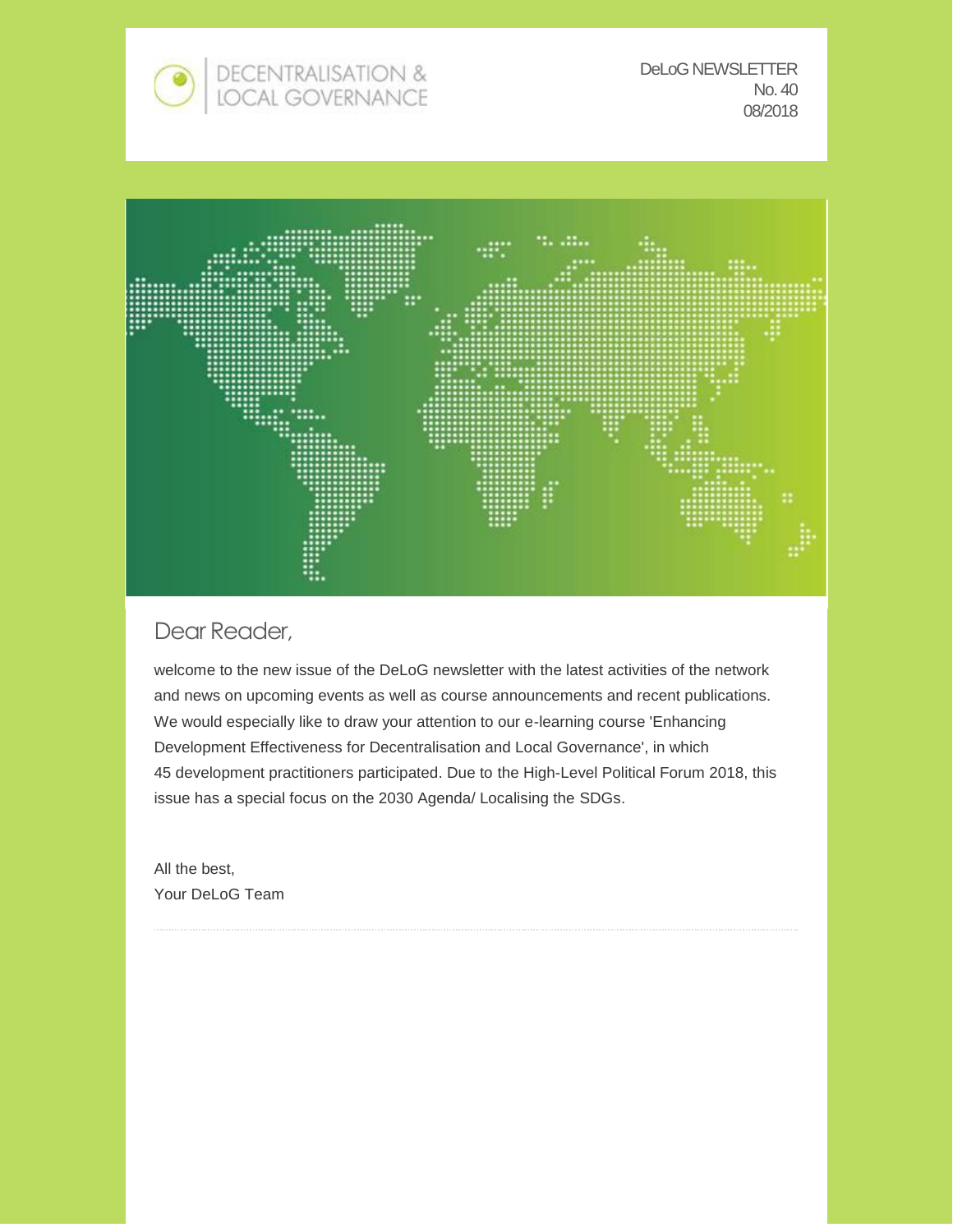# DeLoG Activities

Tutored E-learning Course on 'Enhancing Development [Effectiveness for Decentralisation and Local Governance'](https://www.delog.org/fileadmin/user_upload/e-learning__courses/pdf/E-learning-announcement_May-till-June-2018.pdf)



DeLoG's e-learning course on Enhancing Development Effectiveness for Decentralisation and Local Governance took place from May 7 to July 7, 2018. During the e-learning course two webinars were conducted that addressed 'Decentralisation & Local Governance in fragile and conflict affected settings' as well as one webinar on 'The SDG implementation on the local level and the commitment to leave no one behind (LNOB)'. Because of the high interest in this course, a second edition will be

conducted from October - December, 2018. Further information on the upcoming course will be published on the DeLoG website.

# News from our Members and Partners

First Local and Regional Governments' Forum discusses conditions for localising the SDGs

The Local and Regional Governments' Forum assembled for the first time, on 16 July, during the High Level Political Forum 2018. Co-organised by the Global Taskforce of Local and Regional Governments, the United Nations



Department of Economic Affairs (UNDESA), UN-Habitat and the Local2030 network, the forum recognised local and regional governments as important drivers of change that are indispensable for the achievement of the 2030 Agenda.

[›› For more information, please click here](http://sdg.iisd.org/news/first-local-and-regional-governments-forum-discusses-conditions-for-localizing-sdgs/)

UNDP and RISE Research Institutes of Sweden launch 'SDG Trend Scanner'



The UN Development Programme (UNDP) and the RISE Research Institute of Sweden jointly launched the 'SDG Trend Scanner'— a new initiative to explore ways to harness rapid and disruptive trends to help advance the 2030 Agenda and deliver on the 17

Sustainable Development Goals.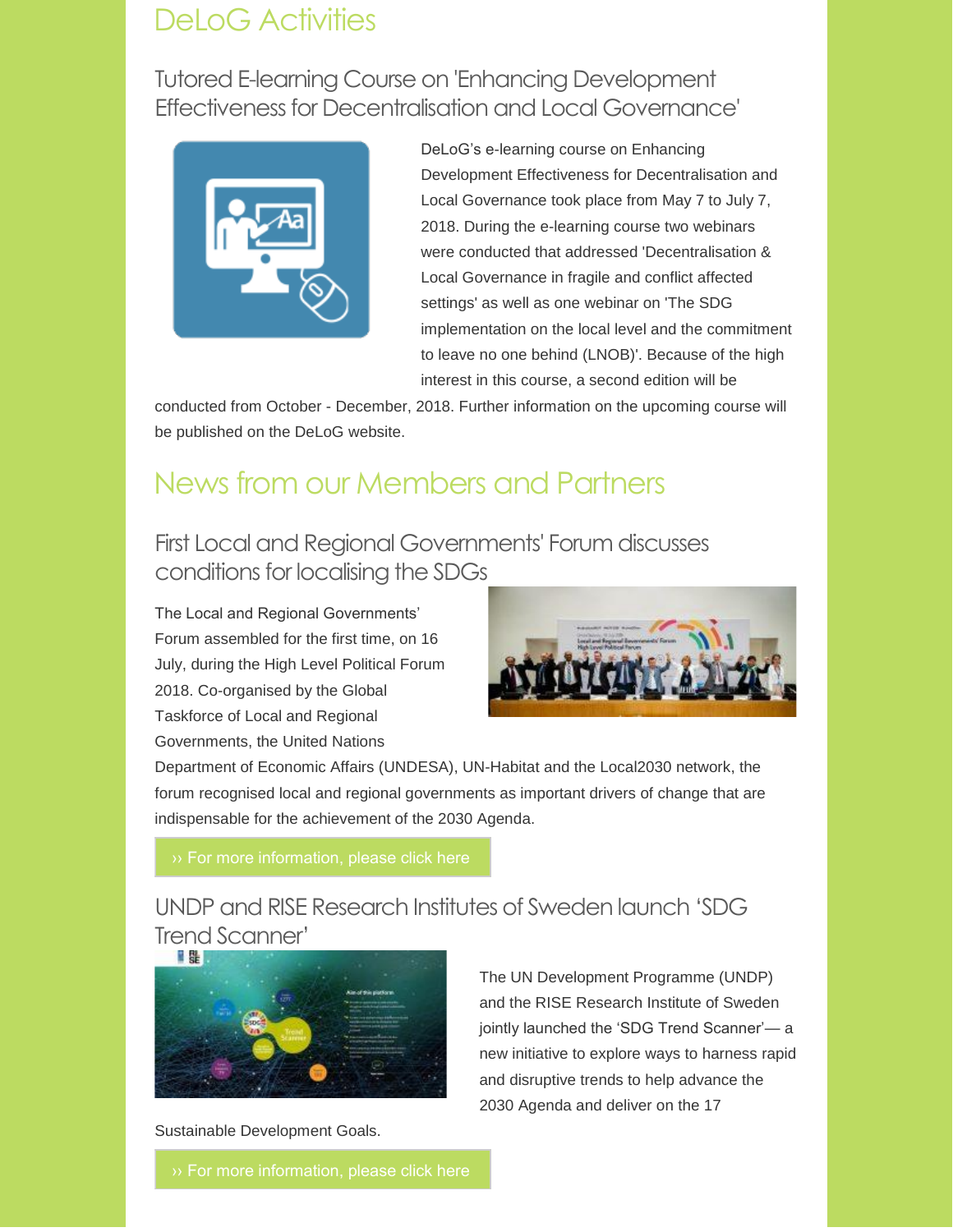Strengthening collaboration with local authorities crucial for localising the global agendas



The European Commission held the EU Partnership Forum 2018 in Brussels on 25-26 June, 2018. The Forum stimulated an open dialogue on how to further strengthen the collaboration towards the implementation and localisation of the Sustainable Development Goals and of the European Consensus on Development. It also enabled enhancing

synergies between various stakeholders and the European Commission, including UCLG, other sister organisations and local authorities themselves.

International Seminar Localising Sustainable Development [Goals: The Role of Management for Development Results](http://blgf.gov.ph/international-seminar-on-localizing-sustainable-development-goals-sdgs-the-role-of-management-for-development-results-mfdr/)

The 2018 Management for Development Results Seminar, co-organised by ADB, will take place from 27-30 August, 2018 in Seoul, South Korea. During this International Seminar, participants will have the opportunity to reflect on efforts to localise SDGs



through effective Management for Development Results, and the challenges and opportunities created for making new progress through the 2030 Agenda.

# VNG Annual Update 2018

VNG International has released its Annual Update 2018. VNG International are experts in strengthening local governments in developing countries and countries in transition. Their Annual Update contains an in-depth overview of their fields of expertise, their involvelment in policy development, finances and further organisational affairs.

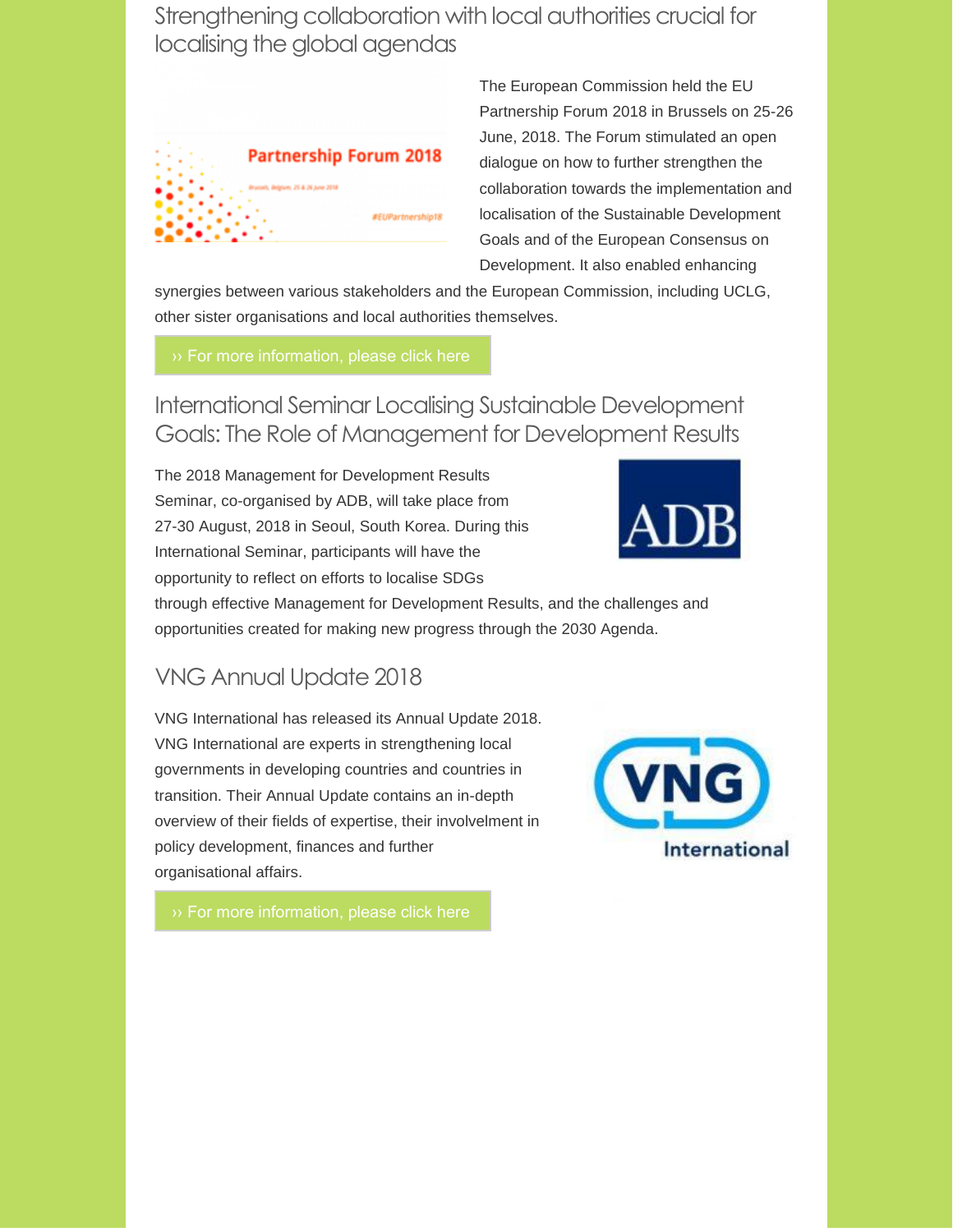Towards a global Strategy on Localizing Financing for Sustainable Urbanization lead by UCLG with the support of FMDV

Resulting from a joint collaboration between UCLG and FMDV, the main principles of UCLG's renewed strategy on Localising Finance were adopted by the Executive Board of UCLG in Strasbourg on May 25, 2018. A roadmap and a programme of actions are going to be formulated by the two Secretariats. This strategy will also serve as a basis of the integration of FMDV into the UCLG family.



## Localise SDGs: Synchronising Local Aspirations to Global



Localise SDGs, a programme implemented by UCLG ASPAC and APEKSI and funded by EU, has designed activities to help local governments synchronise their current contributions on the local level to the achievement of the 2030 Agenda. The programme is currently strengthening its partnership with initatives in East Indonesia, where multiple local governments are testing innovative approaches to localise the SDGs.

# Info, News, Links, Downloads

### Africities 2018

From November 20-24, 2018, the Africities 8 Summit will be hosted in Marrakesh. The summit aims to address major questions based on the construction of the 2063 Vision of Africa with debate proposed by the African Union Commission. Africities is the United



Cities and Local Governments of Africa's flagship pan-African event that is held every three years in one of the five regions of Africa.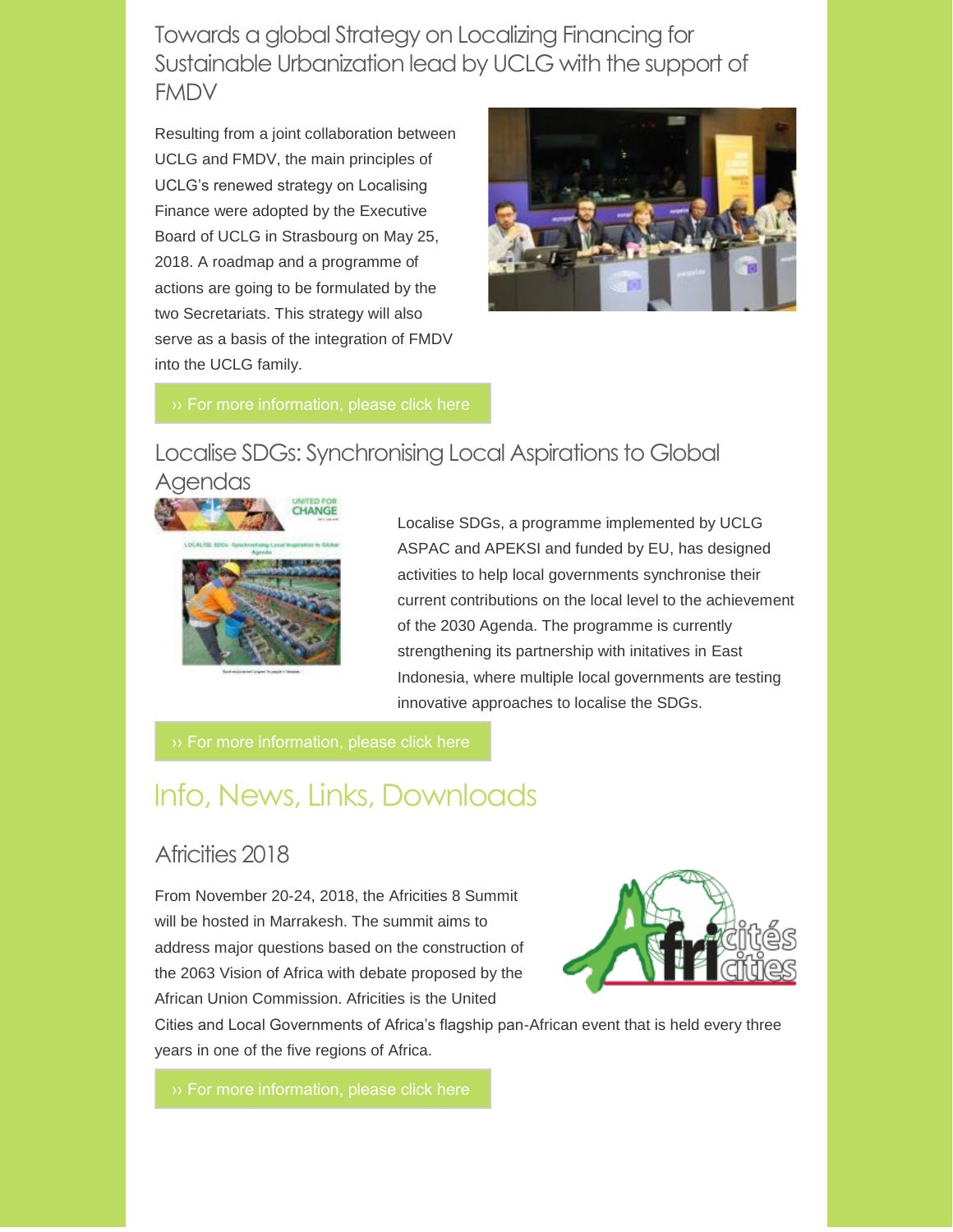IAIA Special Symposium - The competing challenges of sustainability and economic development: Using impact assessment to achieve the SDGs in Asia

When: 1 - 4 October, 2018 Where: Kuching, Sarawak, Malaysia The IAIA Special Symposium aims to provide both the private and public sector with the necessary tools and techniques to better engage in a more balanced and equitable development approach to achieve the SDGs. About 300 delegates from more



For details about the event program and courses go to www.iaia.org

than 30 countries are expected to attend the symposium and the post-event training courses. The symposium aims to assess how voluntary impact assessment tools and techniques, such as sustainability assessments, life cycle assessments, risk assessments, and materiality analysis, can be utilised in Asia.

# Spotlight on Sustainable Development 2018



The Spotlight Report 2018, published by the Civil Society Reflection Group on the 2030 Agenda for Sustainable Development, contains a comprehensive, independent assessment of the 2030 Agenda. The report declares that many countries are off-track on their way to fulfil the 2030 Agenda and therefore proposes fundamental policy changes in order to attain its potential, ingrained in transformative ideas as the principle of 'Leave No One Behind' (LNOB). Its presentation has been launched at the HLPF 2018.

# Cities and Regions for Development Cooperation 2019



When: 4-5 February, 2019 Place: Brussels, Belgium

The sixth edition of the forum 'Cities and Regions for Development Cooperation' will take place in Brussels from 4-5 February, 2019. Organised jointly by the European Commission and the European Committee of the Regions, this edition

will focus on partnerships supporting urban development and helping deliver the Sustainable Development Goals at local and regional level.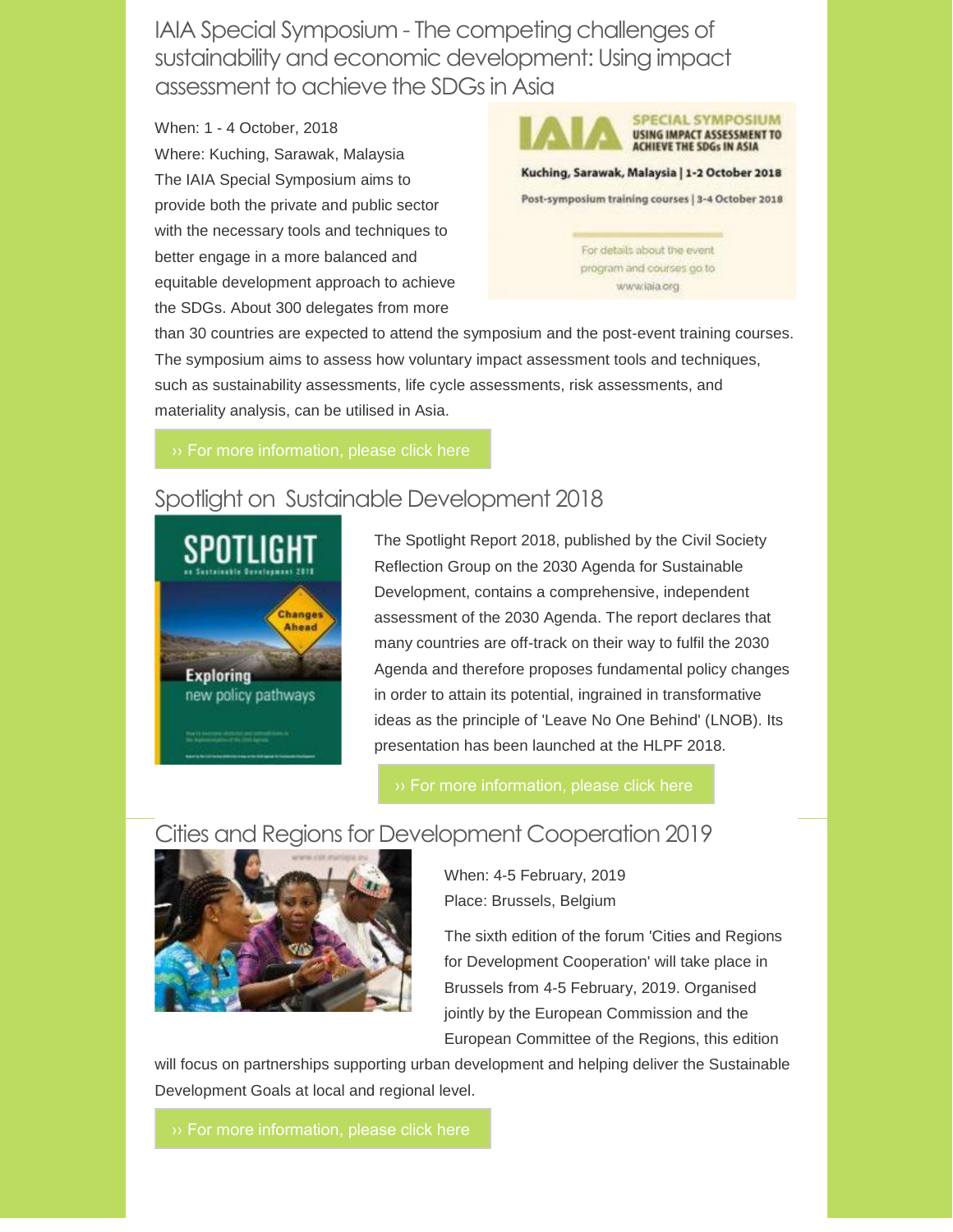# Public Call For Evidence

The Global Partnership for Effective Development Cooperation is launching a call for evidence to draw on experience of country-level practioners in delivering on



effective development co-operation principles, the opportunities and challenges they have encountered, the solutions and approaches they have found useful and the situations where progress has been difficult to achieve.

# Effective Governance for Sustainable Development: 11 Principles to Put in Practice

The UN Committee of Experts on Public Administration (CEPA) and UN DESA have prepared 11 basic principles that are important for a full realisation of the SDGs. Those principles aim to clarify the



governance agenda, taking into account different governance structures, national realities, capacities and levels of development and respecting national policies and priorities. The mentioned principles focus on effectiveness, accountability, and inclusiveness.

# Courses



#### **UNITED NATIONS SYSTEM STAFF COLLEGE**

# UN System Staff College

#### [›› UN Summer](https://www.unssc.org/courses/un-summer-academy/) Academy

Date: 27-31 August, 2018 Apply by: 13 August, 2018 Place: The Hague, Netherlands

# swiss<br>peace

### Swiss Peace

›› Conflict Transformation and the role of [Religion Course: Methods & Approaches](https://www.swisspeace.ch/continuing-education/postgraduate-courses/) Date: 9-10 November, 2018 Apply by: 30 September, 2018 Place: Basel, Switzerland

#### ›› [Business, Conflict & Peacebuilding](https://www.swisspeace.ch/continuing-education/postgraduate-courses/)  **Course**

Date: 23-24 November, 2018 Apply by: 30 September, 2018 Place: Basel, Switzerland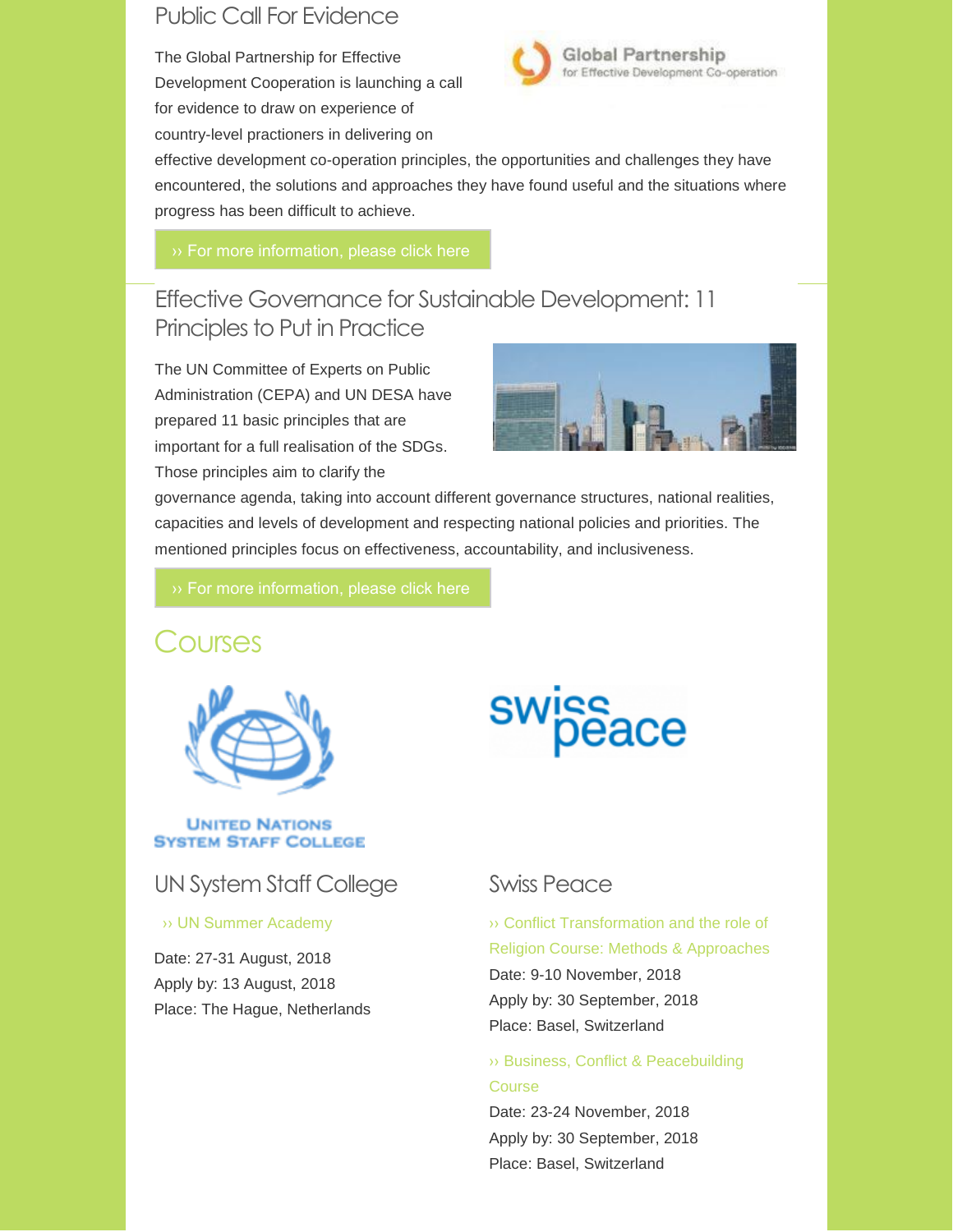

# The Hague Academy

#### [›› Local Economic Development](https://thehagueacademy.com/blog/2017/03/local-economic-development-2018/)

Date: 1-12 October, 2018 Apply by: 20 August, 2018 Place: The Hague, Netherlands

#### [›› Conflict, Rule of Law and Local Security](https://thehagueacademy.com/blog/2017/03/conflict-rule-law-local-security-2018/)

Date: 29 October-9 November, 2018 Apply by: 10 September, 2018 Place: The Hague, Netherlands

### ›› Online Course - Inclusive Local [Economic Development](https://thehagueacademy.com/blog/2017/03/online-course-led/)

Date: 29 October - 23 November, 2018 Apply by: 14 October, 2018

#### [›› Gender Responsive Governance](https://thehagueacademy.com/blog/2018/04/2019-course-gender-responsive-governance/)

Date: 19-30 November, 2018 Apply by: 5 October, 2018 Place: The Hague, Netherlands

#### [›› Migration and Local Authorities](https://thehagueacademy.com/blog/2019/03/migration-and-local-authorities/)

Date: 26-30 November, 2018 Apply by: 19 October, 2018 Place: The Hague, Netherlands



# International Training Centre  $(ILO)$

›› [Monitoring and Evaluation of Development](https://www.itcilo.org/courses/monitoring-and-evaluation-development-projects-and-programmes)  Projects and Programmes Date: 10-21 September, 2018

Apply by: 20 August, 2018 Place: Turin, Italy

›› [Project cycle management in fragile](https://www.itcilo.org/courses/project-cycle-management-fragile-settings)  settings

Date: 10-14 December, 2018 Apply by: 10 November, 2018 Place: Turin, Italy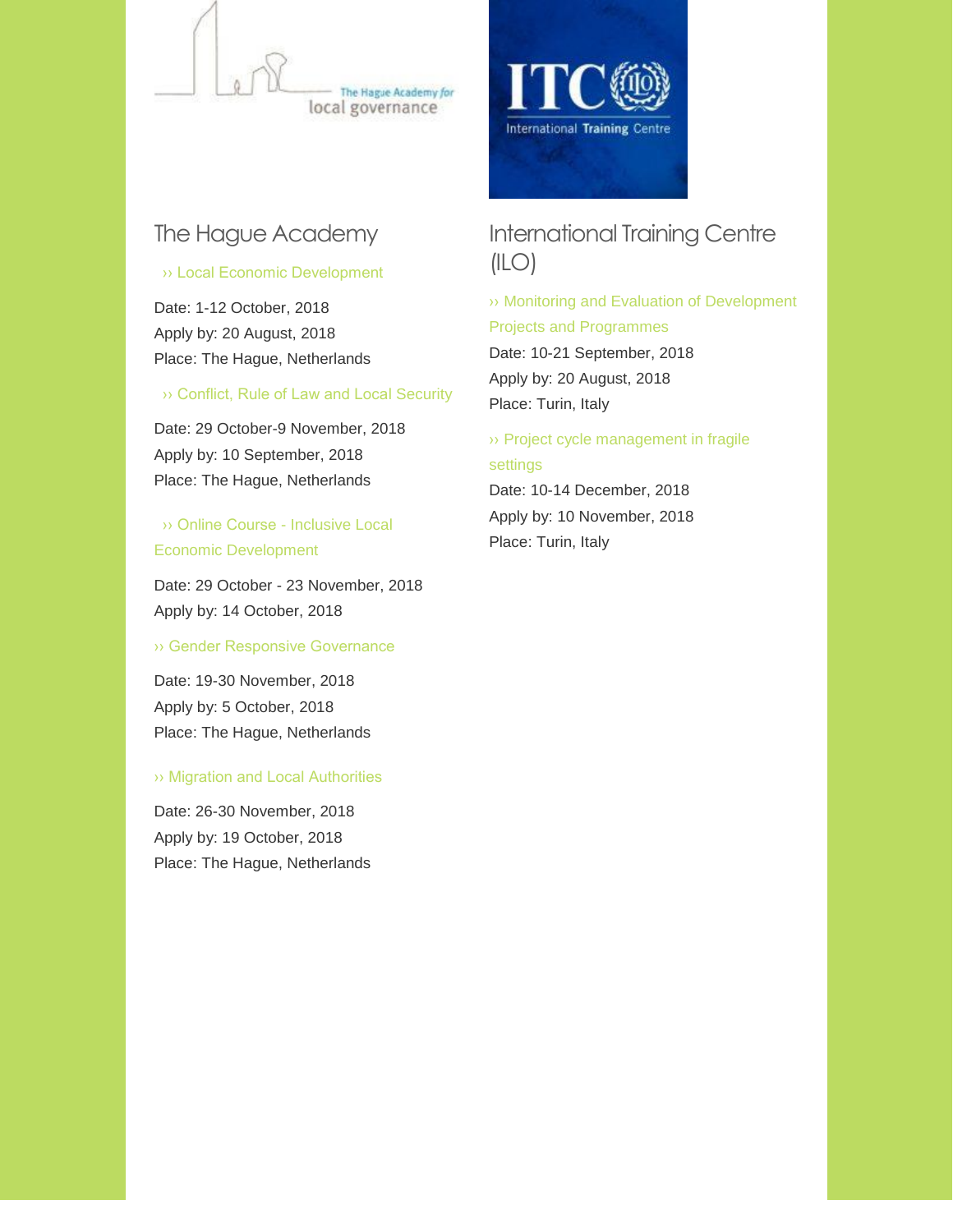# Studies and Publications

# Local Governance and Decentralisation

Assessing the impact of governance programmes: GIZ support to citizen participation in local governance in Benin

#### **DIE, 2018**

This publication provides an exemplary impact assessment of a decentralisation programme in Benin. It analyses whether and how external support to citizen participation contributes to the quality of public services and local governance in the context of Benins decentralisation process. The study measures the effect of GIZ activities on the quality of selected citizen participation formats and evaluates the impact of these citizen participation formats on the quality of public service provision and local governance.



# Maintaining the Momentum of Decentralisation in Ukraine



#### **OECD, 2018**

This Multi-level Governance Series study by OECD focuses on Ukraine's advances in regional development, territorial reform and decentralisation since 2014. The Government launched a reform to merge local governments and strengthen the decentralisation process, giving additional power and resources to sub-national authorities. In a short period, successful steps have been taken towards achieving municipal mergers and greater fiscal, administrative and political decentralisation,

complemented by the State Strategy for Regional Development 2015-2020.

# Re-shaping Decentralised Development Co-operation



#### **OECD, 2018**

This report analyses the evolution of financial flows, emerging trends and innovative paradigms related to the development co-operation of local and regional governments, including but not limited to official development assistance extended by sub-national governments. It promotes a territorial approach to development co-operation and provides policy recommendations to maximise the effectiveness, benefits and outcomes of DDC at all levels, while acknowledging the diversity of approaches, definitions

and concepts across OECD DAC countries active in DDC.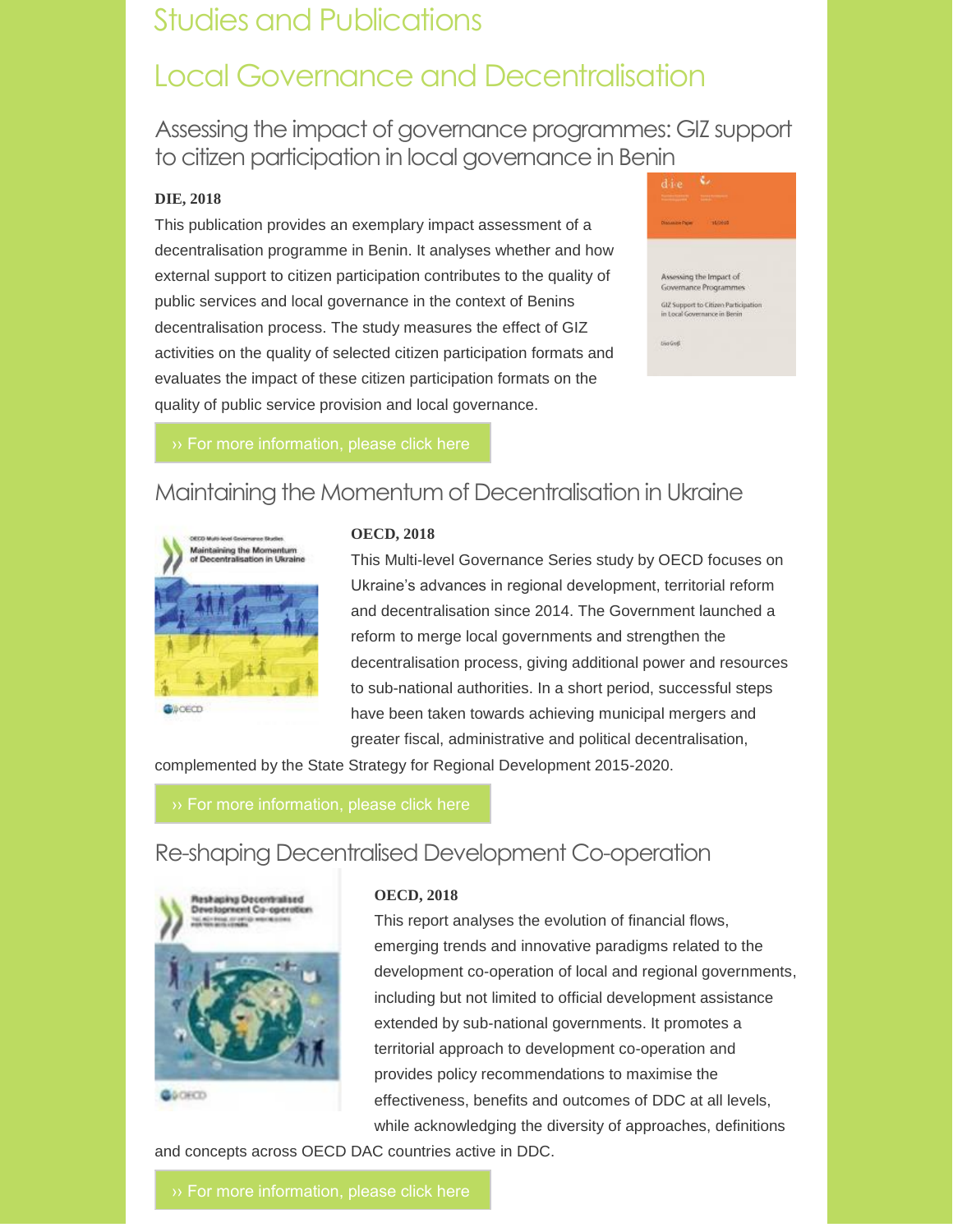## Guide To Corruption-Free Local Government

**Guide To Corruption-Free Local Government** 

#### **UNDP, 2018**

This guide is a practical instrument to assist local governments, UNDP Country Offices, international organisations and civil society organisations to design, implement and monitor anti-corruption at the local government level. This process includes corruption risk assessments; 2) integrity plans; and 3) integrity management systems that result in more transparent, effective, efficient and accountable local governments.

# Fragility / Post-conflict settings / Migration

# Rule of Law Annual Report 2017



#### **UNDP, 2018**

This Annual Report provides an overview of UNDP's contributions to strengthen the rule of law and human rights in crisis-affected contexts and progress achieved with their partners at the global, regional, and country levels. Part I, Year in Review, reflects on the innovative aspects of the Global Programme and highlights UNDP's intensified efforts to support the Humanitarian-Development-Peace Nexus and the realisation of the 2030 Agenda. Part II, Country Profiles, presents a synopsis of UNDP's engagement in 37 countries affected by crisis or conflict. Lastly, Part III, provides detailed

financial information on the Global Programme.

# Fiscal Decentralisation/ Local Finance

# Fiscal Decentralisation and Inclusive Growth





#### **OECD, 2018**

This publication by OECD explores intergovernmental fiscal frameworks, which drive the division of roles of the central and sub-national governments, and critically influence growth and the inclusiveness of an economy. Consequently, the key aspects of intergovernmental fiscal relations and country performance are analysed, and their relation to inclusive growth is being assessed.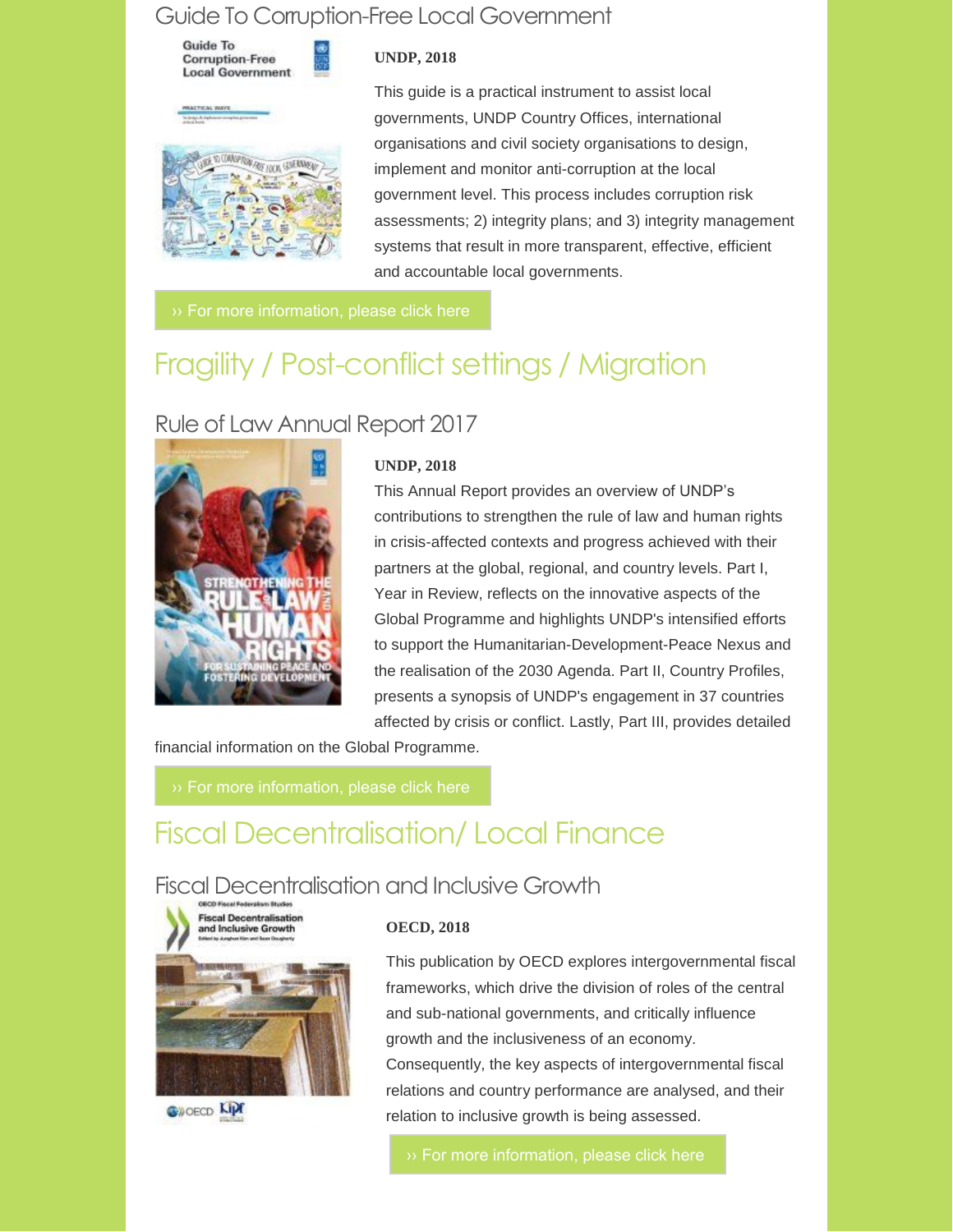# 2030 Agenda / Localising the SDGs

# Towards the Localisation of the SDGS

### **The Global Taskforce of Local and Regional Governments & UCLG, 2018**

This report presents evidence of the involvement of Local and Regional Governments in the 'localisation' of the Sustainable Development Goals. It complements the Voluntary National Reviews and 'Main Messages' submitted by 103 countries to the High-Level Political Forum in 2016, 2017 and 2018. It delivers first-hand information from LRGs in 61 different countries.



# 2018 SDG Index and Dashboards Report



**Bertelsmann Stiftung and Sustainable Development Solutions Network, 2018**

The SDG Index and Dashboards Report provides an assessment for country performance on the 2030 Agenda and the Sustainable Development Goals. The annual report shows how leaders can deliver on their promise and it urges countries not to lose the momentum for important reforms. It is produced by the Sustainable Development Solutions Network (SDSN) and the Bertelsmann Stiftung.

# The Sustainable Development Goals Report 2018

#### **UN, 2018**

The Sustainable Development Goals Report 2018 reviews progress in the third year of



implementation of the 2030 Agenda for Sustainable Development. This overview presents highlights of progress and remaining gaps for all 17 Sustainable Development Goals, based on the latest available data, and examines some of the interconnections across goals and targets.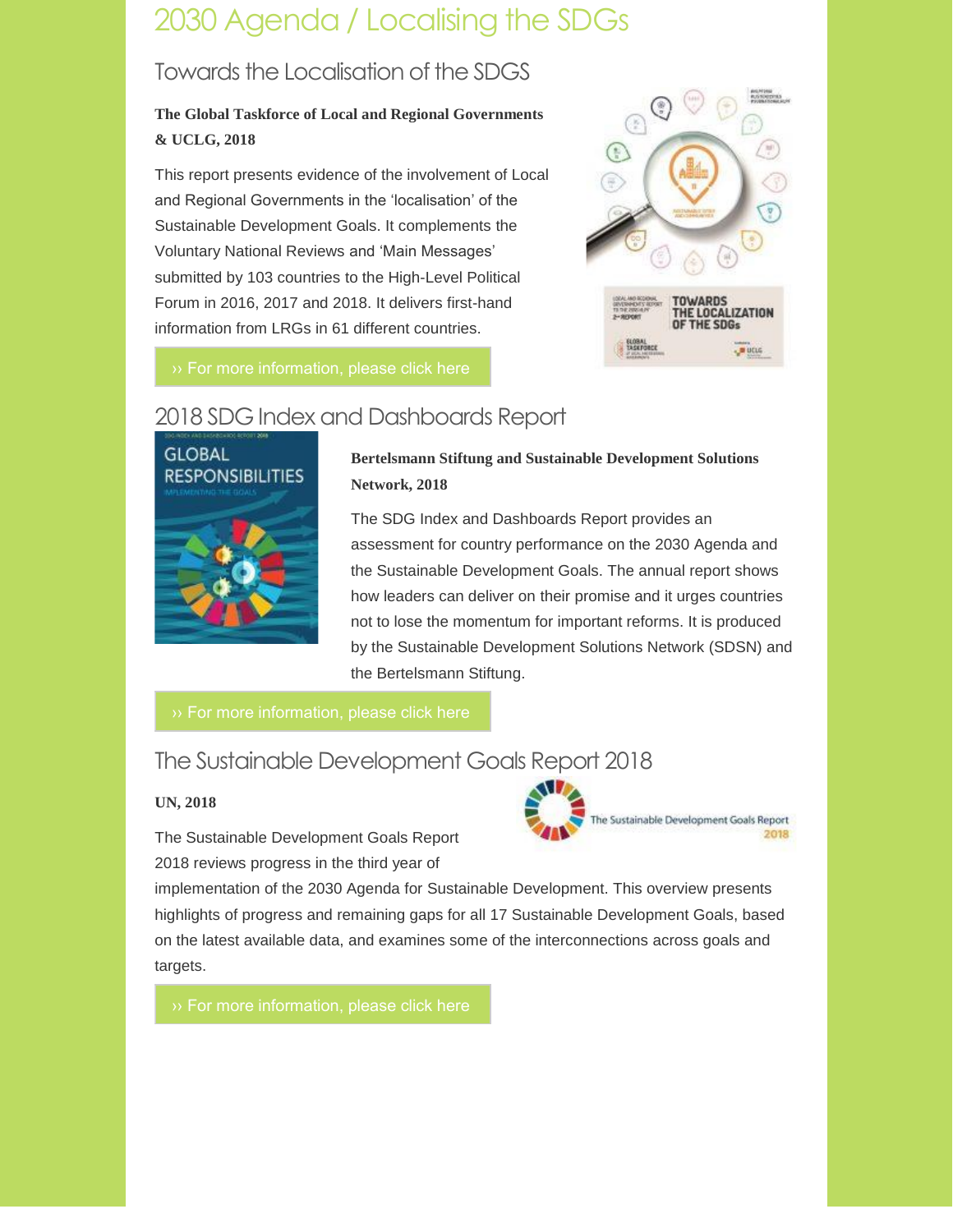# Utrecht: A Global Goals City

#### **City of Utrecht, 2018**

This publication describes Utrecht's approach to localising the Sustainable Development Goals outlined in the United Nation's 2030 Agenda for Sustainable Development. The aim is to share Utrecht's experiences with others working to achieve the SDGs at local, national and international levels, as a means of knowledge-sharing and cooperation. The municipality's top priorities are to increase awareness of the SDGs amongst Utrecht's residents and businesses, and to stimulate them to take supportive and (where possible) crosssectional action.



# A Foreign Policy Perspective on the Sustainable Development **Goals**



#### **Adelphi, 2018**

This paper by Adelphi maps out the relevance of the SDGs to foreign policy. Taking the six SDGs under review at the Highlevel Political Forum (HLPF) in 2018 as entry points, Adelphi analyses how progress on specific SDGs may support or undermine progress on foreign policy priorities, especially SDG 16: Peace, justice and strong institutions.

# 'Leaving no one behind' through enabling climate-resilient economic development in dryland regions

#### **PRISE, 2018**

'Leave no one behind' is a principle central to achieving the 2030 Agenda for Sustainable Development. This policy briefing, based on five years' research by the PRISE project, puts



forward the view that governments, development partners and investors must prioritise investments to tackle poverty and climate vulnerability in dryland areas to ensure that no one is left behind and achieve multiple Sustainable Development Goals.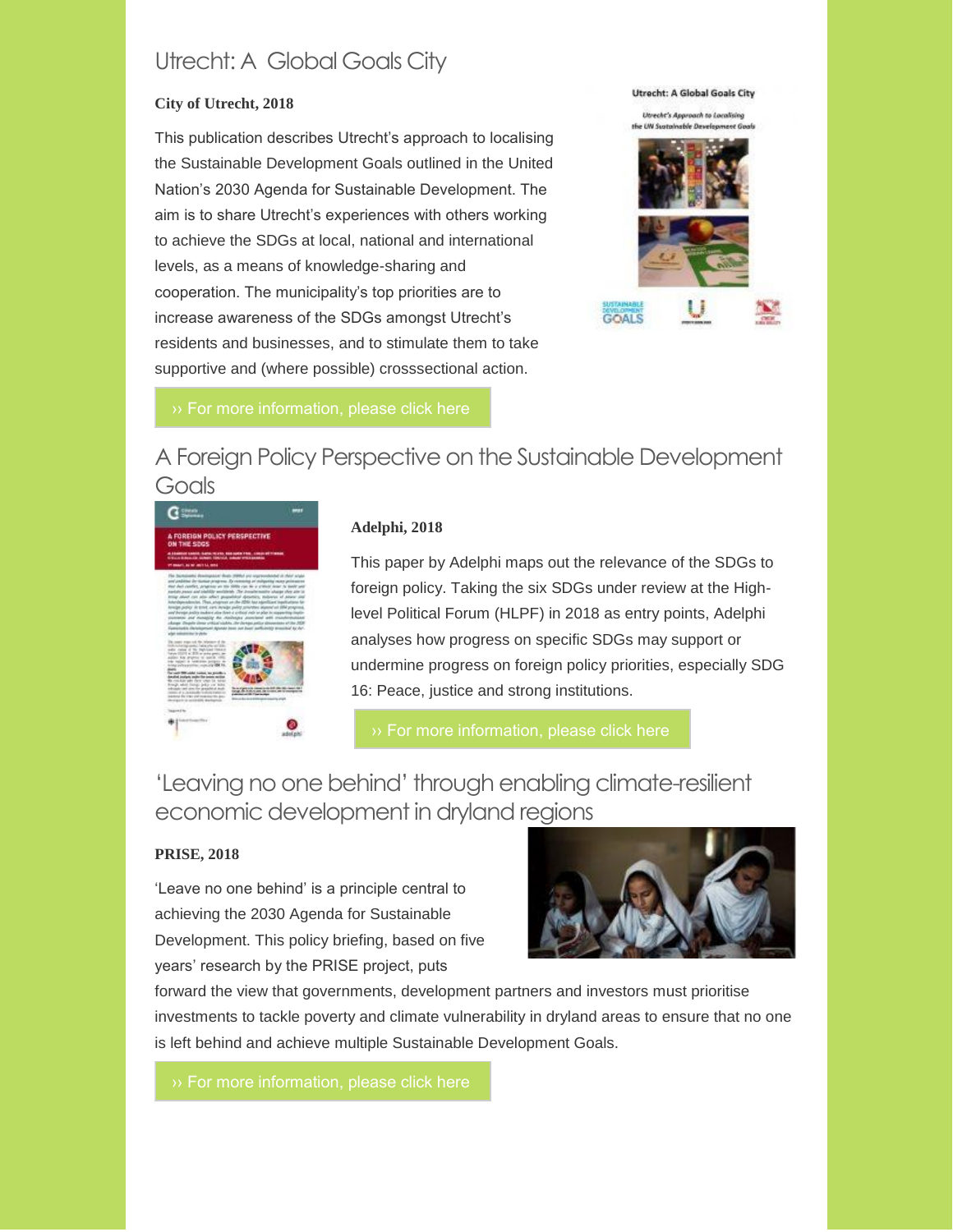### Leaving no one behind: Some conceptual and empirical

#### issues

|                          | conceptual and empirical is                                                                                                                                                                                                                                                                                                                                                                                                                                                                                                                          |
|--------------------------|------------------------------------------------------------------------------------------------------------------------------------------------------------------------------------------------------------------------------------------------------------------------------------------------------------------------------------------------------------------------------------------------------------------------------------------------------------------------------------------------------------------------------------------------------|
|                          | a and May Vicentury<br><b>STEP OF</b>                                                                                                                                                                                                                                                                                                                                                                                                                                                                                                                |
| <b>ARTTRACT</b>          |                                                                                                                                                                                                                                                                                                                                                                                                                                                                                                                                                      |
|                          | The paper gradules as menters of the conceptual null registrations bested in the contacting goal<br>of formy re-rectated" JUVOS Alectrophog mentions discussions detects a proper<br>warm symmodical SCR, discount who does a site a country-forward ways are from a consciousness.<br>research rates the Military and way in believe they will be an advised liquid for probability<br>DOS al lamas and intermediations, regent any midrate (Ani a 14 albeig lebistrate<br>not discuss influsionate with with order IDS-dates agende bened in LWDC. |
| IRC Chevillaneon COU 130 | The words below as one behind incipation powers, signals for at-                                                                                                                                                                                                                                                                                                                                                                                                                                                                                     |
|                          |                                                                                                                                                                                                                                                                                                                                                                                                                                                                                                                                                      |

#### **UN, 2018**

This paper provides an overview of the conceptual and empirical issues involved in the overarching goal of 'leaving no one behind' (LNOB). After reviewing some existing documents on the topic, it proposes ways to operationalise LNOB, discusses whether to take a country-focused or person-focused approach, examines various (multidimensional) ways to measure those who are left behind, argues for grounding LNOB on intrinsic

and instrumental reasons, suggests ways to identify those at risk of being left behind, and discusses difficult trade-offs with other SDGs for an agenda focused on LNOB.

## 'Leave no one behind' index 2018

| 'Leave no one behind' index 2018<br>Martin Maraul, Francisco Cratis, Unatrado Marias, Jona Kolovitas ant Entrariuscial<br><b>MARY</b> |                                                                                                                                                                                                                                                                                                                                                                                                                                                                                                                                                                                                                                                                                                                                                                                                                                                                                                                                                                                                                                                                                                                                                                                                                                                                                                                                                                                                                                                                                                                                                                                                                                                                                                                                                                                                                                                                                                                                                                  |  |
|---------------------------------------------------------------------------------------------------------------------------------------|------------------------------------------------------------------------------------------------------------------------------------------------------------------------------------------------------------------------------------------------------------------------------------------------------------------------------------------------------------------------------------------------------------------------------------------------------------------------------------------------------------------------------------------------------------------------------------------------------------------------------------------------------------------------------------------------------------------------------------------------------------------------------------------------------------------------------------------------------------------------------------------------------------------------------------------------------------------------------------------------------------------------------------------------------------------------------------------------------------------------------------------------------------------------------------------------------------------------------------------------------------------------------------------------------------------------------------------------------------------------------------------------------------------------------------------------------------------------------------------------------------------------------------------------------------------------------------------------------------------------------------------------------------------------------------------------------------------------------------------------------------------------------------------------------------------------------------------------------------------------------------------------------------------------------------------------------------------|--|
|                                                                                                                                       | his below comes the traditions of Bill America's base is not believe in reconsciously be necessary that any<br>counting Waynes, Notices Herman MARIS of the COMPANY from 14 design to an APPR as well on face<br>hal presented as year.<br>that but in the 2007 to be a year to be a think the pre-trade with a self-best and a subset of<br>solares. Emetete cone feature our bided activities and control of castus finiteless in<br>which car wildl colorates in lewing silvers Sefect are impliedly.<br>The initial three fluid Concention are local to meet but better as a substantial constituent. He are<br>bankly look! Successively harvesty until less tradition day.<br>. See brinst he's fat box new whole popul twent works a self being while a<br>the fill exposes that presented MBs in SMT copyright to period india some batted for nature of all<br><b>Minimum A. Box 76</b><br>But a terraparenti law latern dia with whole at<br>sales entrances discounter of<br>cadmic adhiviously away which by birthis post<br>· And since durable their injuries of fisics and here!<br>argets envited public in their 2 cent is parented inpurished the same shape the determined and cent<br><b><i><i><u>GARTING INQUARMENTS</u></i></i></b><br>. The additional exhect relation on confirmation and the action in which subject through any<br>Designated comed highly to use Select comes. We of the Will packing you dedicate highly between the file use<br>infantes. This below hours on phases of role of lating left infant for a critical sciences.<br>1 The spatister releasing between each stopp that FC of the MC responses and each relimitation<br>exclay Control & Text good Cott (CC) angle. Newon, her automa infected up and all-<br>it a self-center-fologing expertisem to be alle to concern whether larg "programs taking lot number. Not<br>permutation is a site contributioner for eachest over red in extensions of the V |  |

001

#### **ODI, 2018**

This index by ODI reviews the readiness of 86 countries to 'leave no one behind', monitoring the extent to which government systems are set up and ready to meet their leave no one behind commitment. Building on ODI's 2017 'leave no one behind' index, this year's index adds an additional policy indicator on resilience. It also includes a new 'leave no one behind' outcome score for each country that captures the extent to which real-

world outcomes on leaving no one behind are improving. The index measures governments' readiness in the areas of data, policy, and finance.

Adolescents with disabilities: Enhancing resilience and delivering inclusive development

#### **ODI, 2018**

This report takes stock of the knowledge about adolescents with disabilities living in the so-called global South. It draws on interviews with 600 adolescent girls and boys with physical, visual, hearing or intellectual impairments, as well as interviews with their parents, teachers and other service providers. This report focuses, for the first time, on the intersection of age and disability – specifically the unique needs of adolescents with disabilities – and the gender dynamics that shape girls' and boys' lives. Alongside this, it also looks at the particular experiences of



adolescents with disabilities who grow up in rural areas and conflict-affected contexts.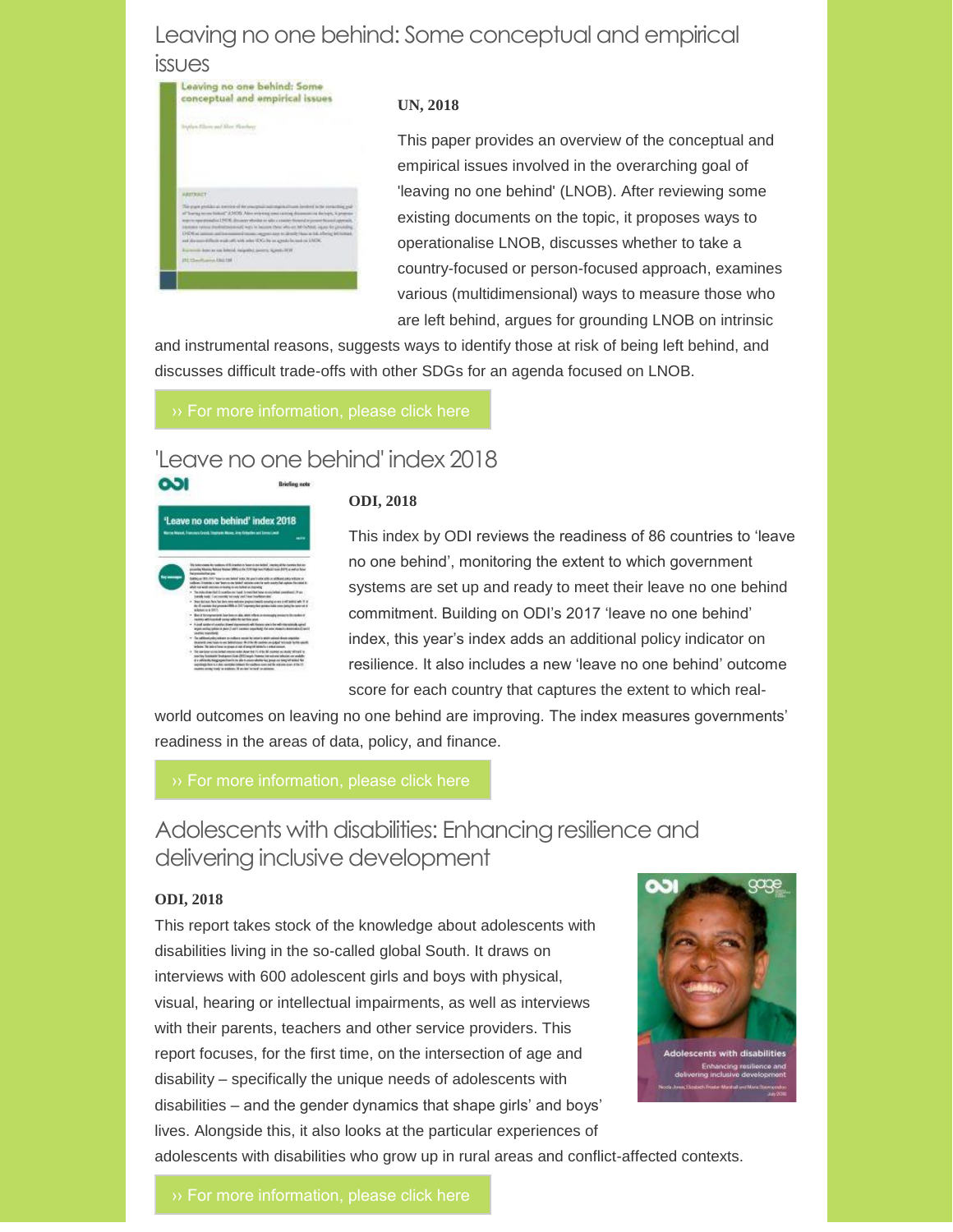# Urban & Territorial Governance

Africa's future is urban: implications for EU development policy and cooperation



#### **ODI, 2018**

This paper builds on ongoing research to map relevant trends in the African continent and propose new directions for the EU's urban agenda for Africa. It identifies priority issues, outlines the EU's funding instruments

and makes a number of recommendations for EU engagement with cities.

### Rethinking Urban Sprawl

#### **OECD, 2018**

This report by OECD provides a new perspective to the nature of urban sprawl and its causes and environmental, social and economic consequences. This perspective, which is based on the multi-dimensionality of urban sprawl, sets the foundations for the construction of new indicators to measure the various facets of urban sprawl. The report uses new datasets to compute these indicators for more than 1100 urban areas in 29 OECD countries over the period 1990-2014.



**G**WOECD